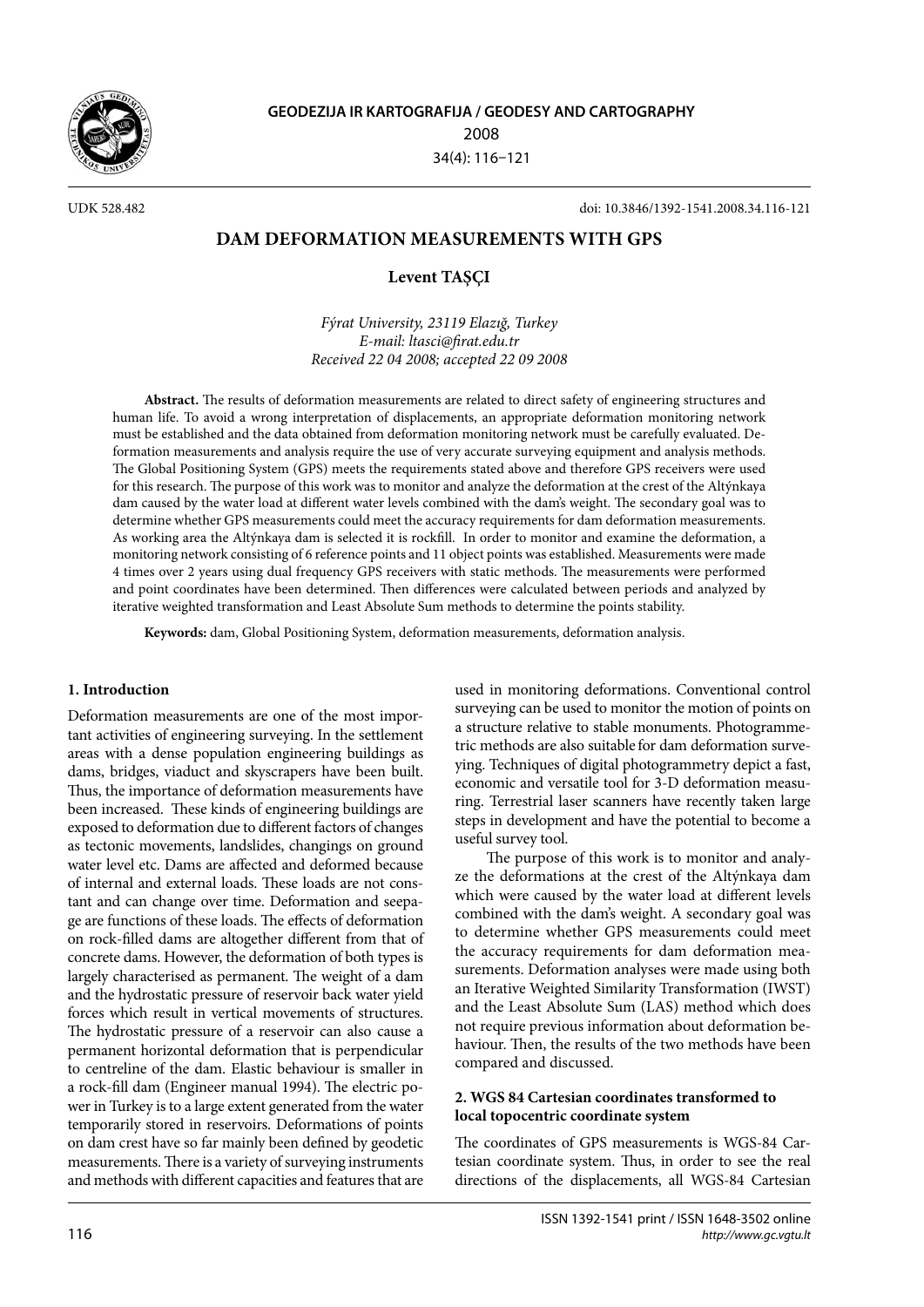coordinates have been transformed to a local topocentric coordinate system because the obtained directions in this system are incompatible with directions on the physical ground. Thus, Cartesian coordinates in the WGS-84 coordinate system must transform the plane coordinate system. For this process, deformation network must be connected at least at three points of known coordinates in the national coordinate system. This process requires more time and additional process. In this work, Cartesian coordinates in the WGS-84 system are transformed to the local topocentric coordinate system. Because this method is more useful and easier, no additional measurements are required to obtain the local topocentric coordinates.

The origin of local topocentric coordinate system  $(P_i)$  is at the ground point. Because of this feature the topocentric system (*u*) coordinate axis is taken as the surface normal of elipsoid passing from ground point (*Pi* ) that is selected as the origin point. Positive direction of this axis is selected because it is directed towards the zenith. Axis (*n*) surface normal of reference elipsoid on the ground point (*Pi* ) is taken as the origin point of system and meridian plane including polar point (Fig. 1).



**Fig. 1.** Local topocentric coordinate system (Wellenhof *et al.* 1992)

# *T* transformation matrice Eq. (1):

$$
T = \begin{bmatrix} -\sin\lambda & \cos\lambda & 0 \\ -\sin\varphi\cos\lambda & -\sin\varphi\sin\lambda & \cos\varphi \\ \cos\varphi\cos\lambda & \cos\varphi\sin\lambda & \sin\varphi \end{bmatrix} .
$$
 (1)

Horizontal plane  $(X_0, Y_0, Z_0)$  is tangent in the point with Cartesian coordinate. e, n, u are components in the right-hand system and Cartesian coordinates are transformed relative to Eq. (2):

$$
\begin{bmatrix} e_i \\ n_i \\ u_i \end{bmatrix} = T \begin{bmatrix} X_i \\ Y_i \\ Z_i \end{bmatrix} - \begin{bmatrix} X_0 \\ Y_0 \\ Z_0 \end{bmatrix} .
$$
 (2)

Variance-covariance matrice of Local Topocentric Coordinate System is given in Eq. (3):

$$
VCV_{ENH} = T * VCV_{XYZ} * TT,
$$
 (3)

where *VCV<sub>XYZ</sub>* is Variance-covariance matrice of Cartesian coordinate system. This equation is used for transformation to Local Topocentric Coordinate System from GPS coordinates.

#### **3. Robust methods for analyzing displacements**

In this work, for determining the displacements of deformation monitoring network IWST (Iterative Weighted Similarity Transformation) and LAS robust methods are used. Robust methods are used when there is no previous information about the movement of points within the network (Singh, Setan 1999). IWST, developed by Chen (Chen 1983) in the New Brunswick University, is known as the robust method.

Calculated displacement values could be affected from data selection or from defining two different data while adjusting the measurements taken at two different periods (Chen 1983). Therefore, the weight matrix is obtained iteratively (Singh, Sefan 1999; Chen 1983; Gökalp 1997). Adjusted coordinates of the points  $\hat{x}_1$ ,  $\hat{x}_2$  in the deformation network and their cofactor (covariance) matrices  $Q_{\hat{x}1}$ ,  $Q_{\hat{x}2}$  are calculated with two separate adjustments. Displacement values (*d)* and the cofactor matrix of *d Qd* are calculated as

$$
d = \hat{x}_2 - \hat{x}_1,\tag{4}
$$

$$
Q_d = Q_{\hat{\chi}1} + Q_{\hat{\chi}2}.
$$
 (5)

At the beginning, weight matrix (*W*) are accepted as  $W = I$ . This indicates that all the points in the network have the same importance. Therefore solution is like helmert transformation. If only some points are given unit weight and the others zero weight, i.e.  $W = diag \{I,0\}$ (Chen *et al.* 1990).

Then displacement values (*d)* are calculated from Eq. 6.

$$
d = S(W)d, \tag{6}
$$

here  $S(W)$  shows that *S* matrix, calculated with  $W = I$ , can be obtained as

$$
S = (I - H(H^T W H)^{-1} H^T W). \tag{7}
$$

*H* matrix for the 3D networks is written.

$$
H = \begin{bmatrix} e & 0 & 0 & 0 & z_0 & -y_0 & x_0 \\ 0 & e & 0 & -z_0 & 0 & x_0 & y_0 \\ 0 & 0 & e & y_0 & -x_0 & 0 & z_0 \end{bmatrix}_{3m^*7},
$$
 (8)

where  $e^T = (1, \dots, 1)$  and  $z_0, y_0, x_0$  are approximate coordinate vectors with respect to centre of the network.

$$
X_0^i = X_i - \frac{1}{m} \sum_{1}^{m} X_{i0},
$$
  
\n
$$
Y_0^i = Y_i - \frac{1}{m} \sum_{1}^{m} Y_{i0},
$$
  
\n
$$
Z_0^i = Z_i - \frac{1}{m} \sum_{1}^{m} Z_{i0}.
$$
\n(9)

Above,  $z_0^i$ ,  $y_0^i$ ,  $x_0^i$  are the *i*<sup>th</sup> elements of  $z_0$ ,  $y_0$ ,  $x_0$ respectively, and  $z_i$ ,  $y_i$ ,  $x_i$  are approximate coordinates of point *Pi* and *m* is the number of the points in the network (Kuang 1996; Öztürk, Şerbetçi 1992; Singh, Setan 2001).

The main difference between LAS and IWST method is in forming the weight matrix (Chen 1983). In the IWST and LAS methods, some points in a reference network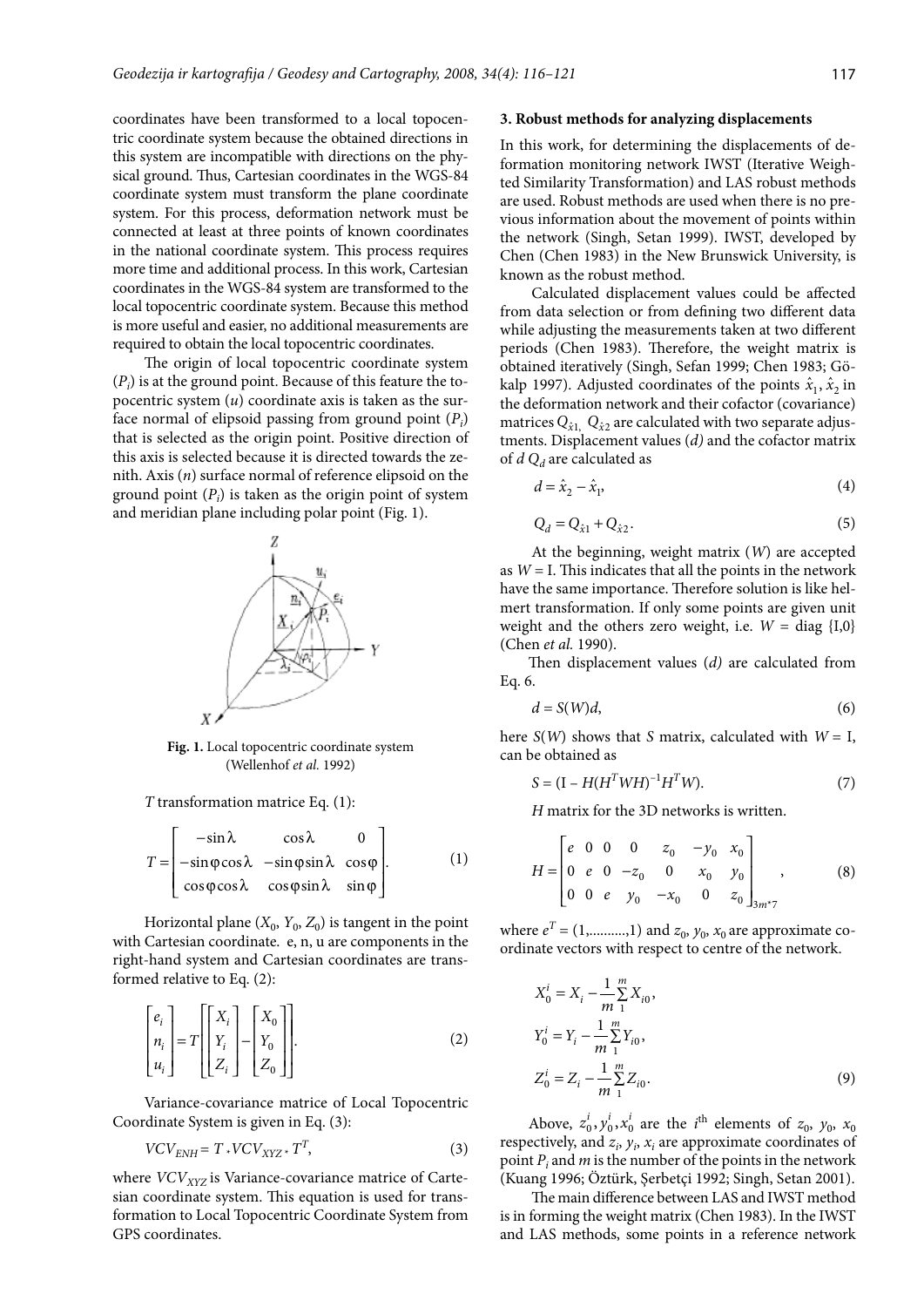cannot be accepted as stable; in other words, not every point has equal importance. Hence, in the beginning, the weight matrix (*W*) is accepted as *W* = I. While datum determine, this indicates that all the points in the network have the same importance. Therefore the solution is similar to the Helmert transformation, if some points are given unit weight and the others a zero weight, i.e.  $W = \text{diag } \{I,$ 0} (Chen 1983; Chen *et al.* 1990). Hence the weight matrix can be obtained iteratively, as shown below.

The weight matrix for IWST,

$$
W_k = Diag \left\{ \frac{1}{\left| d_{i(k)} \right|} \right\},\tag{10/1}
$$

where  $d_{i(k)}$  is the  $i^{\text{th}}$  component of the vector  $d_k$  after  $k^{\text{th}}$ iteration.

The weight matrix for LAS,

$$
W_k = Diag \left\{ \frac{1}{\sqrt{(dx_i^k)^2 + (dy_i^k)^2}} \right\},
$$
\n(10/2)

where  $d_{xi}$  and  $d_{yi}$  are displacements in the direction of  $x$ and  $y$  axis respectively.  $d_{k+1}$  is calculated as

$$
d_{k+1} = S(W_k). \tag{11}
$$

The iterative procedure continues until the user defines threshold (ε):

$$
d_{ik+1} - d_{ik} < \varepsilon. \tag{12}
$$

If the difference is greater than  $ε$ ,  $W_k$  is calculated again using the value obtained from Eq. (11). Then,  $Q_{d(k+1)}$  is calculated:

$$
Q_{d(k+1)} = S(W_k) Q_{d1} S^T(W_k).
$$
 (13)

Note that during the iterative procedure, some *dik* may be close to 0. In that case,  $W_k$  becomes very large. This could cause numerical instabilities in calculation of *Wk*. Therefore, in order to avoid this problem, when the  $W_k$  is calculated, the tolerance value  $(c)$  is only added to those displacement components (*di* ) for LAS method (Eq. 10/1) and also the tolerance value (*c*) is only added to those displacement components  $(d_{xi}$  and  $d_{yi}$ ) for LAS method (Eq. 10/2), where tolerance value "c" is a small constant.

In this procedure, LAS method minimizes the sum of the length of displacement

$$
\left(\sum \sqrt{\left(dx_i\right)^2 + \left(dy_i\right)^2} \Rightarrow \text{minimum}\right)
$$

while the IWST method minimizes the total sum of absolute values of the displacement components  $\left(\sum_i |d_i| \rightleftharpoons \text{minimum}\right)$  (Singh, Sefan 1999). In order to determine unstable reference and object points in the deformation network, the following procedure could be used. Values of *ci* are determined using calculated parameters in Eqs (11) and (13) for each point as in Eq. (14).

$$
d_i^2 / q_{di} \sigma_{0}^2 = c_i. \tag{14}
$$

Here,  $\sigma^2$ <sub>0</sub> is determined as

$$
\sigma_{0}^{2} = (df_{1} \sigma_{01}^{2} + df_{2} \sigma_{02}^{2})/(df_{1} + df_{2}), \qquad (15)
$$

where  $df_1$  and  $df_2$  are degrees of freedom used while adjusting the first and second period measurements respectively.  $\sigma_{01}^2$  and  $\sigma_{02}^2$  are variance factors

$$
c_i < F(1 - \alpha, 1, df). \tag{16}
$$

If the above equation is accepted, it may be said that the point is stable, otherwise it is unstable. In Eq. (16),  $\alpha$ is significance level, *df* – the degree of freedom calculated from  $df = df_1 + df_2$ .

# **4. Application**

#### **4.1. Description of Altýnkaya dam**

The Altýnkaya dam is located in 35 km southwest from Bafra city of Samsun. It is the second largest embankment dam in Turkey. Fig. 2 shows a view of dam's main structure and also a big part of the reservoir. The dam is built on the Kýzýlýrmak River as rock fill with clay having seeds. Reservoir volume at normal water surface elevation is  $5.76 \times 10^9 \text{ m}^3$ . Annual generation is 1632 GWh. Height of the dam (from the river bed) is 195 m, crest length 634 m. Reservoir area at normal water surface elevation is 118.31 km<sup>2</sup>. Volume of the dam is  $16 \times 10^6$  m<sup>3</sup>. The dam is convex towards the water.



**Fig. 2.** Reference network of Altýnkaya dam and measurement plan

# **4.2. Description of Altýnkaya dam geodetic deformation monitoring network**

The deformation measurements of the dam involved four measurement campaigns and two separate measurements were made at the Altýnkaya dam: one between reference points and the other within the object points. The deformation measurements related to the reference and object network were made with 3 Ashtech Z surveyor GPS receivers and 700700B\_Mar.III\_L1/L2 GPS antennas. Monitoring network consists of 6 reference stations (1001, 1002, 1003, 1004, 1005, 1006), built as pillars on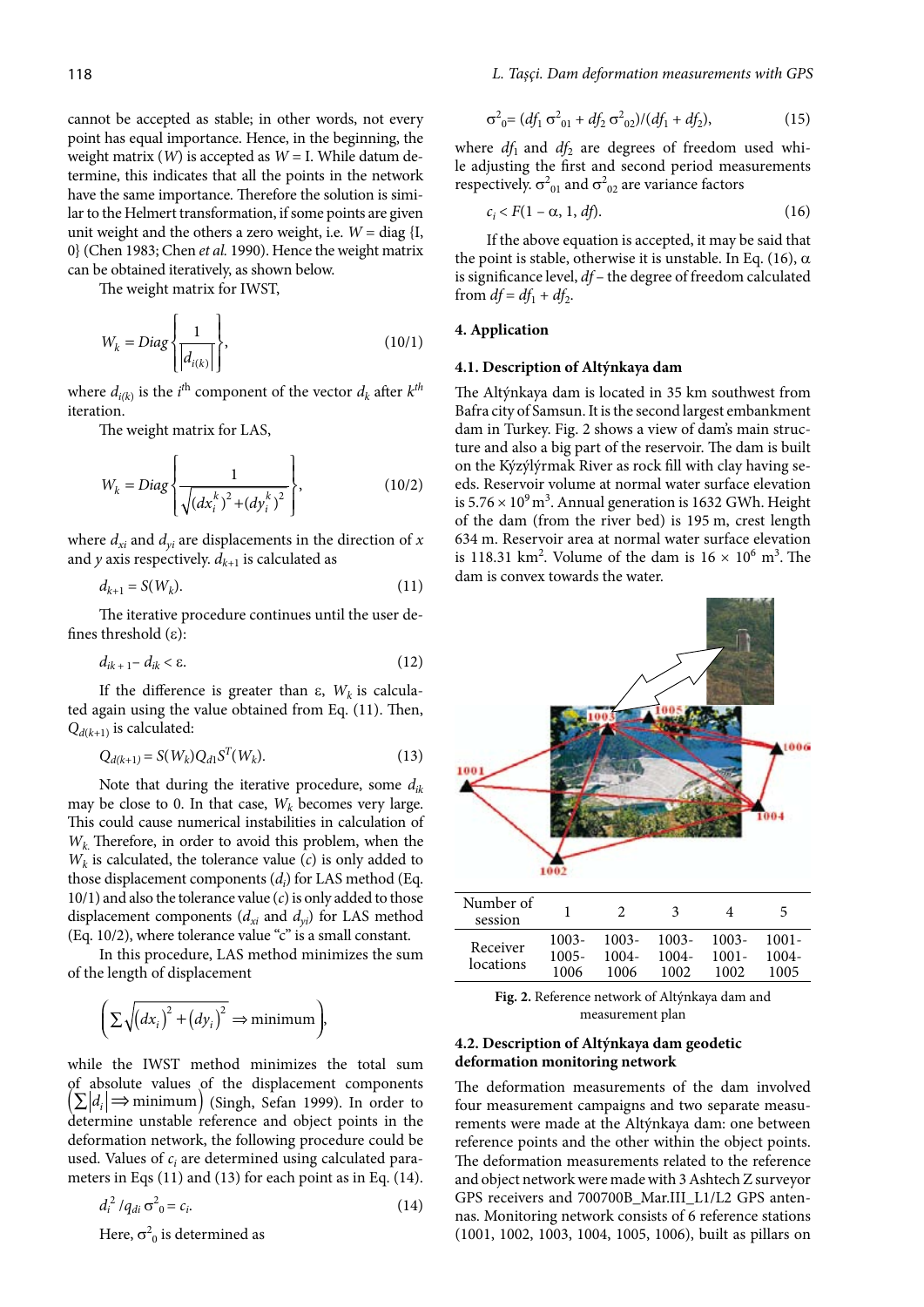

**Fig. 3.** Object network of Altýnkaya dam

stable ground surrounding the dam. Fig. 2 shows a view of reference point and the deformation measurement information related to the reference network. For the measurement plan on the reference network, the observation period was selected 45 minutes with a sampling rate of 10 seconds. The satellite elevation mask was selected at 15° in order to avoid multi-path effect and cycle slip error. Measurements at reference points were made on pillars, therefore forced centering was achieved.

In order to monitor and measure possible displacements at the crest, 10 object points were established at the crest, when the dam was built. Since that time only one object point (numbered 0023) was added to the deformation network (Fig. 3). This point was built because of the physical changes that had been observed in the surrounding area. Two different measurement plans were applied to the survey object points. Receiver locations and sessions related to the measurements are given in Fig. 2. In the first plan, two receivers were set over points 1003 and 1004. Then, the third receiver was set over each object point about 30 minutes. In the second plan, a receiver was set over point 0003 during the all observation periods, and the other points were measured using a leapfrog method. The main goal of this measurement plan was to correlate the observations and make loop closures. The object point measurements were taken using tripods with optical plummets and string plumb-bobs used for centring. Before commencing deformation measurements, all the equipment was calibrated. In order to avoid or diminish any equipment errors, the same GPS receivers and antennas were used at the same points in all periods.

### **4.3. Evaluation of GPS measurements**

The measurements were processed with GeoGenius 2000 software. The deformation network showed a maximum value of 0,9 mm horizontally and 1,7 mm vertically for the 4 observational periods. The adjusted coordinates and their covariances were obtained from a free network adjustment. The accuracy of the measurements of the horizantal deformations and the vertical displacements depends on the accuracy of the instruments used. Thus, the Minimum Norm Quadratic Unbiased Estimation (MINQUE) method was used to determine the accuracy of the baseline measurements instead of taking the values that are given for the GPS receiver and by software manufacturers as above (Gökalp 1991). The accuracy of baselines were calculated 4 mm horizontally and 6 mm vertically by MINQUE (TaŞçi, Gökalp 2002). There was little difference between the given and calculated values. Therefore, the default values were used. A 2-dimensional deformation analysis in the Altýnkaya dam was made because of a lower accuracy of the Z components with respect to the X and Y components. It was also assumed that the vertical deformation caused by the weight of the dam did not exist. Therefore, only horizontal displacements were determined and analyzed in this study. In order to see the real directions of the displacements, all WGS 84 Cartesian coordinates were transformed to a local topocentric coordinate system. For the transformation, 0003 point has been accepted as the fix and the other points has reduced the datum of this point. Variance-Covariance matrice obtained from GeoGenius GPS software is transformed to Variance-Covariance matrice of Local Topocentric Coordinate system. In the deformation analysis this Variance-Covariance matrice is used and displacements are determined.

## **4.4. Determination of stable and unstable points in the deformation network using robust methods**

In the process determining the movement points in the network with IWST and LAS methods for each period are tested according to  $\alpha$  = 0,95. The first period is taken as the reference period. Therefore, according to reference period, as the periods 1–2, 1–3, 1–4 are formed. Point coordinates E, N and their cofactor matrices  $Q_{x1}$ ,  $Q_{x2}$  were calculated with two separate free network adjustments. The IWST and LAS determined the displacement values (d) with two iterations (appendix 1).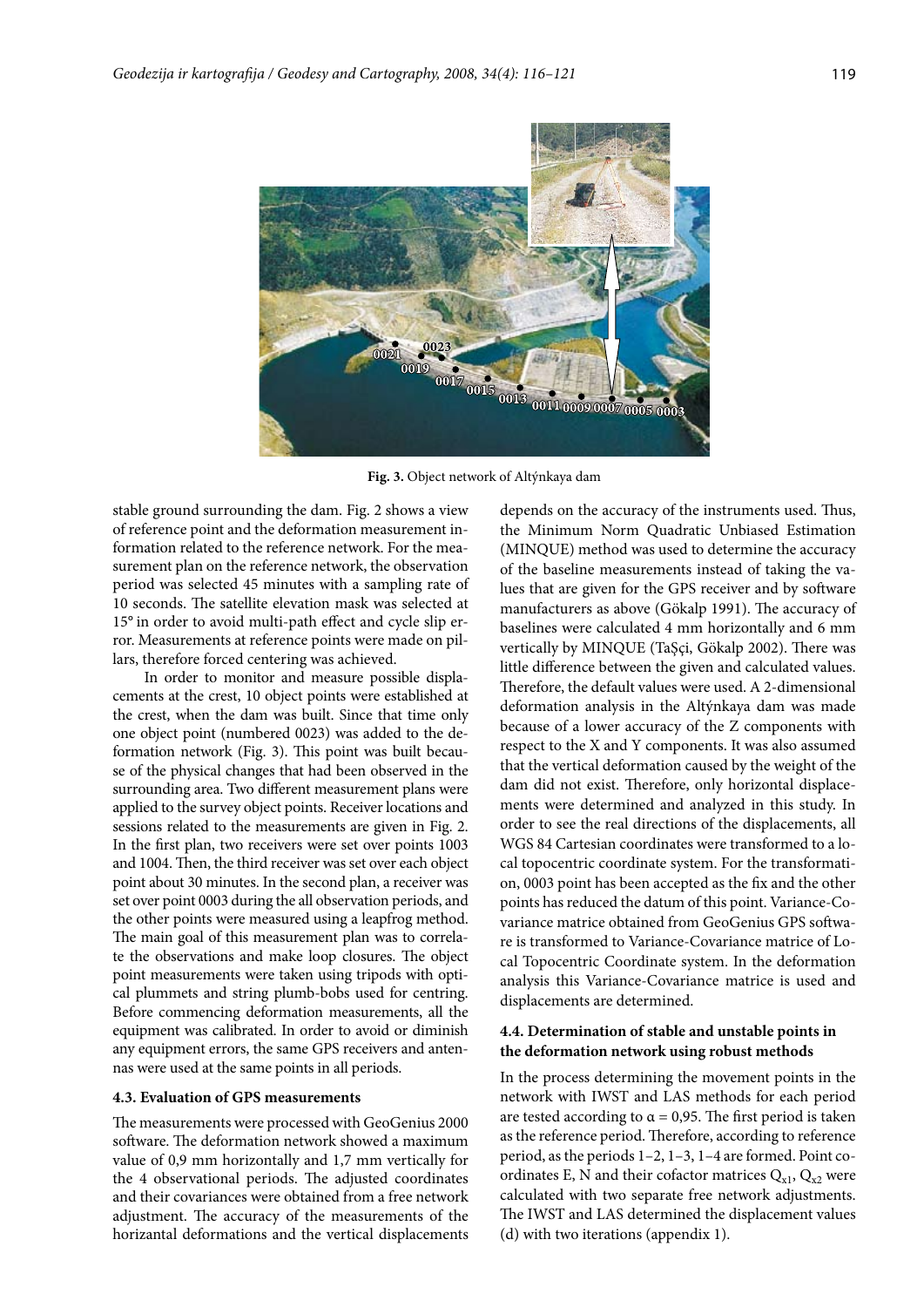## **4.5. Interpretation of the results**

Water levels were 170.34 m in first period, 167,53 m – in the second period, 164,20 m – in the third period, and 177,23 m – in the final period. In between 3 epochs observed, because of a larger electric production and no rainfall, water level has decreased. The reduction of water level in between the 3 epochs is 6,14 m. This reduction caused the movement of points on the dam's crest. These horizontal movements on the crest could occur in the middle of the dam crest in arch dams was proved by the GPS measurements and deformation analysis methods (Fig. 4).



**Fig. 4.** The deformation elipses drawing between periods

#### **5. Conclusions**

In order to monitor and measure possible displacements at the crest, an extensive deformation network has been set up in the Altýnkaya dam and surrounding region to carry out deformation studies. The study was undertaken to determine whether GPS measurements could reach the accuracy requirements for dam deformation measurements.

GPS is an effective method for static deformation monitoring. There is a direct correlation between fall in the reservoir water level and dam deformation. As the water level of reservoir falls, points on the dam's crest tend to shift towards upstream. In inverse action, the points on the axis of dam tend to shift towards downstream (Fig. 4).

In this study, the most significant movements have been seen in the middle of the dam's crest and at the ends. These phenomena observed from the GPS observation have also been provided by the results of deformation analysis (Fig. 4). The movement of the points on the dam's crest is insufficient to interpretation with respect to water load.

Deformation parameters obtained from the results of two independent techniques indicate a very high correlation. Besides, both methods have the capability of determination of the single point displacements free from the choice of the datum in the reference networks. When comparing the LAS method with the IWST method, the capability of determinating the single point displacements of the LAS method is more effective with respect to IWST method. Because, when examining the displacement vectors, obtained by the LAS method, the points with a displacement greater than or equal to 4 mm were accepted as unstable. This coincides with the horizontal accuracy of the observations calculated by MINQUE (Gökalp 1991; TaŞçi, Gökalp 2002).

A 2-dimensional deformation analysis was made because of a lower accuracy of the Z component with respect to the X and Y components. Therefore, for further work, in order to determine the movement in the vertical dimension, the use of a precise levelling or another method that has the potential to provide a vertical accuracy equal to or greater than the horizontal accuracy of GPS is recommended.

In conclusion, in regard to a magnitude of the displacements, there is neither threat to the structural and functional security of the dam nor to the lives and property of people living in the vicinity.

#### **References**

- Chen, Y. Q. 1983. *Analysis of deformation surveys. A generalized method*. Technical Report No. 94, University of New Brunswick Surveying Engineering. Fredericton, N. B., Canada.
- Chen, Y. Q.; Chrzanowski A.; Secord, J. M. 1990. A Strategy for the Analysis of the Stability of Reference Points in Deformation Surveys, *CISM / JOURNAL ACSGC* 44(2).
- Chrzanowski, A. 1992. *Interdisciplinary approach to deformation monitoring and analysis.* IUSM of the Working Group Sessions, Washington, D. C. U. S. A.
- ENGINEER MANUAL, EM-1110-2-1004, 1994. Deformation Monitoring and Control Surveying. U.S. Army Corps of Engineers. Washington, DC.
- Gökalp, E. 1991. *Evaluation of GPS measurements by MINQUE and integration of GPS and levelling in subsidence monitoring.* M. Eng. Report. Department of Surveying Engineering. University of New Brunswick. Fredericton, N.B., Canada.
- Gökalp, E. 1997. *Estimation of movements of the reference and object points in the deformation networks* (Deformasyon Ağlarýndaki Referans ve Obje Noktalarýnýn Hareketli Olup Olmadýğýnýn Belirlenmesi), Harita Dergisi, Harita Genel Komutanlýğý Matbaasý, Ankara, Türkiye.
- Kuang, S. 1996. *Geodetic networks analysis and optimal design concepts and applications*. Ann Arbor Press. Inc. Chelsea, Michigan.
- Singh, R.; Setan, H. 1999. Comparison of different datum definitions in detection of deformation of a geodetic monitoring networks, in *Presented at Research Seminar on Construction, Materials and Environmental Technology.* 3–4 February, Universiti Teknologi Malaysia, Johor, Bahru.
- Singh, R.; Setan, H. 2001. Deformation analysis of a geodetic monitoring network, *Geomatica* 55(3): 333–346.
- Strang, G.; Borre, K. 1997. *Linear algebra, geodesy and GPS*. Wellesley-Cambridge Press, USA.
- Taşçi, L.; Gökalp, E. 2002. *Evaluation of the accuracy of Altýnkaya dam GPS measurements by minimum norm quadratic unbiased estimation (MINQUE).* International Symposium on GIS. September 23-26, Istanbul, Turkey.
- Wellenhof, B. H.; Lichtenegger, H.; Collins, J. 1992. *GPS theory and practice.* Springer-Verlag and Environment.
- Öztürk, E.; Şerbetçi, M. 1992. *Adjustment* Vol III (Dengeleme Hesabý Cilt III), K.T.U, TURKEY, Trabzon.

**Levent TAŞÇI,** Assoc. Prof., Dr. Fýrat University, Elazýğ, Turkey, Ph +424-2370000-5404.

Research interest: Global Positioning System, deformation measurements and analysis.